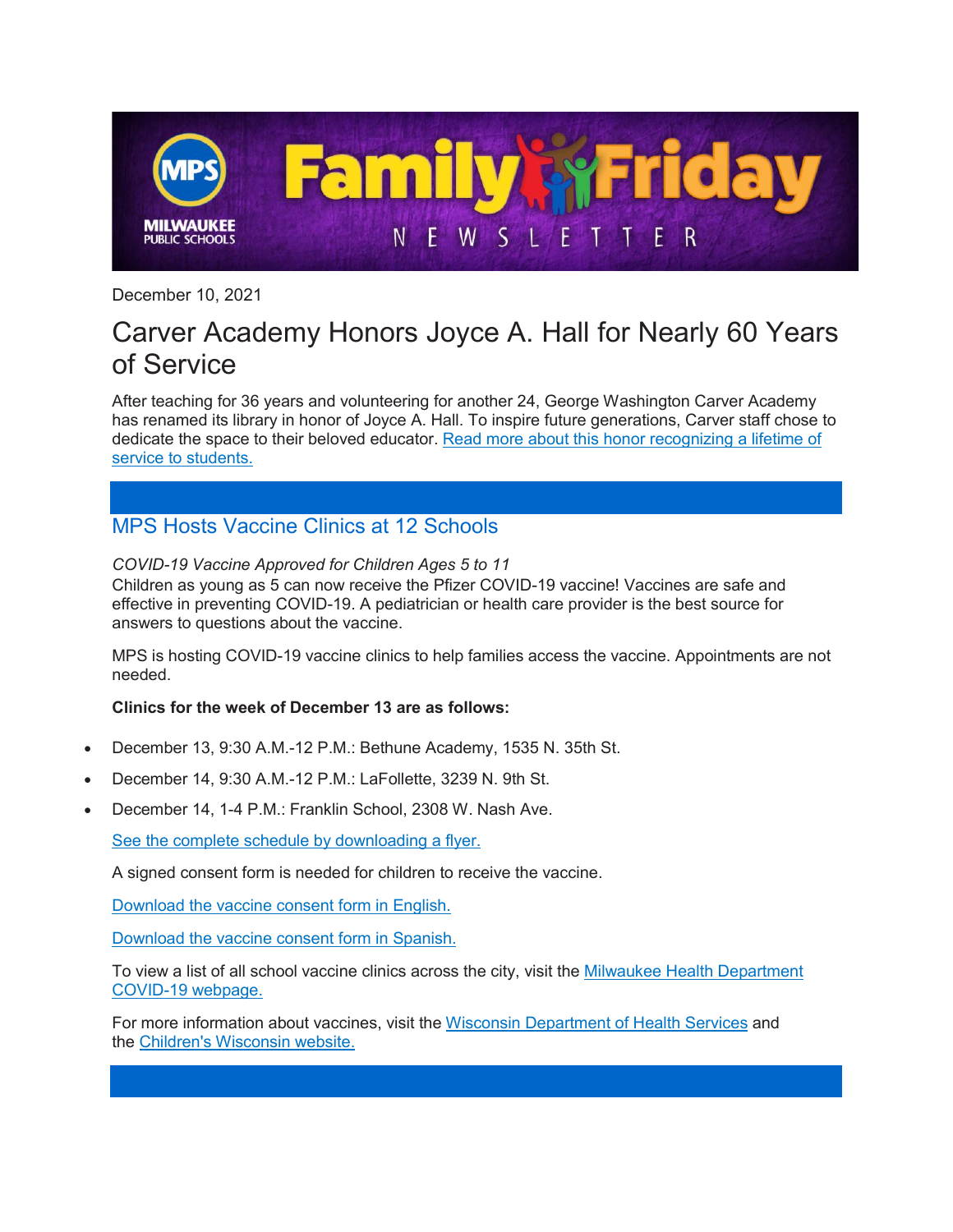# News and Updates

## Reminder: Student Holiday Break is Dec. 23 to Jan. 3

MPS students will enjoy time off for the holidays from Thursday, December 23 through Monday, January 3. Schools will be closed during this time. School staff will enjoy their break from December 24 through January 3. Classes will resume on Tuesday, January 4. Meals will not be served during the break.

All MPS locations, including Central Services, will be closed on the following dates:

- Friday, December 24
- Monday, December 27
- Thursday, December 30
- Friday, December 31

Have a safe and relaxing winter break!

### Khris Middleton and UnitedHealthcare Donate Coats to Maple Tree

Milwaukee Bucks All-Star Khris Middleton and UnitedHealthcare delivered hundreds of coats to Maple Tree School to ensure students are safe and warm this winter as they walk to school and wait at bus stops. Excited students got to meet Khris and pick out coats, caps, and mittens. Thank you, Khris Middleton and UnitedHealthcare!

### Dr. Janet Butler Receives Inspiring Teacher Award

Dr. Janet Butler, School Support Teacher at Dr. Martin Luther King Jr. School, has received the Inspiring Teacher award from WTMJ's Positively Milwaukee. Dr. Butler was nominated by long-time friend and community volunteer Tyrone Dumas. [Watch the Positively Milwaukee Awards Ceremony](https://wkst.milwaukee.k12.wi.us/ContentMgmt/Preview.aspx?DocID=92464)  [with Carole Meekins, Dr. Butler, and others on TMJ4.](https://wkst.milwaukee.k12.wi.us/ContentMgmt/Preview.aspx?DocID=92464)

### Sign up for Winter Adventures during Holiday Break

MPS partners including Wehr Nature Center, Wisconsin Humane Society, Wisconsin Conservatory of Music, and Urban Ecology Center will offer one-day adventures for fun and learning during the winter holiday break. Visit the [Extended Learning Adventures](https://wkst.milwaukee.k12.wi.us/ContentMgmt/Preview.aspx?DocID=92464) page to read descriptions and register. Programs are free and fill quickly!

### Textbook Advisory Committee

MPS is preparing to select new social studies textbooks. Parents and family members are needed to review textbooks and make recommendations beginning in January 2022. Books will be available for review and meetings will be scheduled to discuss feedback. To receive more information, fill out a form at: [https://docs.google.com/forms/d/e/1FAIpQLSehIi](https://wkst.milwaukee.k12.wi.us/ContentMgmt/Preview.aspx?DocID=92464)[sxCA5sFLYYjDc7fEH4RFmbHMgeD0JckTDcwWa5\\_ln5w/viewform](https://wkst.milwaukee.k12.wi.us/ContentMgmt/Preview.aspx?DocID=92464)

### Health Care Career Exploration

Students interested in health care careers can take part in online events offered by the Wisconsin Area Health Education Center.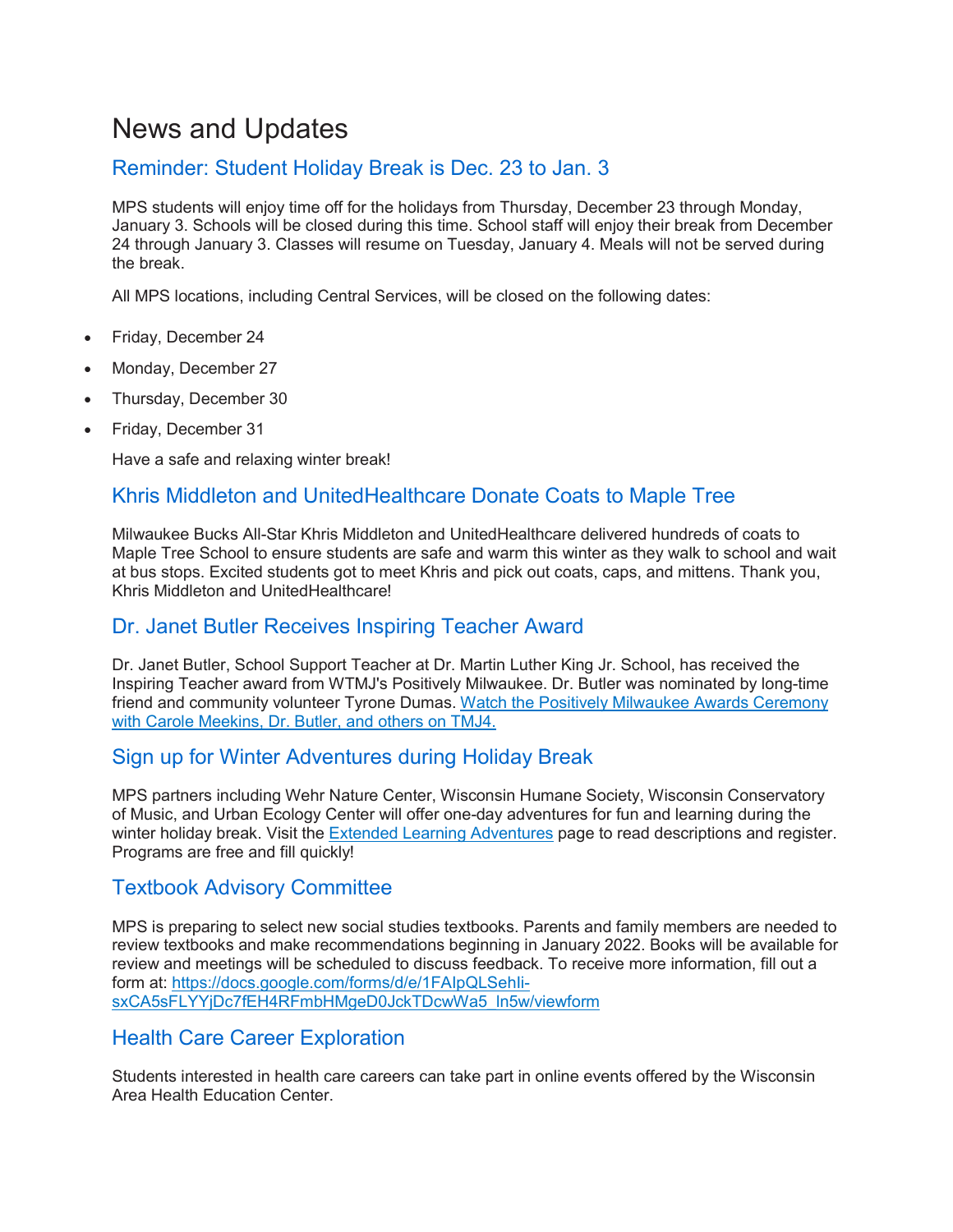Dec. 9, 2021 @ 11:00 A.M. Genetic Counseling--a student perspective

Dec. 14, 2021 @ 9:30 A.M. Therapy in a Rural Location

Learn more at [https://www.milahec.org/health-careers](https://wkst.milwaukee.k12.wi.us/ContentMgmt/Preview.aspx?DocID=92464)

Register at [https://inspirewi.org/event-registration/](https://wkst.milwaukee.k12.wi.us/ContentMgmt/Preview.aspx?DocID=92464)

#### MPS Reads

Each month, MPS provides a list of recommended books for preschool through grade 12 that allows students to see themselves, explore other cultures, and discover more about the world in which they live.

Help ignite a passion for reading! [Access book lists on the MPS Reads page.](https://wkst.milwaukee.k12.wi.us/ContentMgmt/Preview.aspx?DocID=92464)

#### MPS Needs Substitute Teachers

Help children succeed! MPS is hiring substitute teachers at a rate of \$200 per day. Candidates must have a bachelor's degree. A teaching license OR successfully passing the [Stedi.org](https://wkst.milwaukee.k12.wi.us/ContentMgmt/Preview.aspx?DocID=92464) training is also required. Other training pathways are possible. Visit the [MPS Substitute Teaching web page](https://wkst.milwaukee.k12.wi.us/ContentMgmt/Preview.aspx?DocID=92464) for more information and to apply.

# MPS Weekly Spotlight

#### MPS Receives WHPE Advocacy Award

Wisconsin Health and Physical Education, Inc. (WHPE), which is the state's professional association for health and physical educators, has announced that Milwaukee Public Schools is the recipient of the 2021 Advocacy Award. Each year, WHPE presents a number of awards for teachers of the year, outstanding service, career achievement, and more.

The Advocacy Award is given in recognition of significant contributions made to the advancement of the profession through the fields of health, physical education, or related fields. [Read more about](https://wkst.milwaukee.k12.wi.us/ContentMgmt/Preview.aspx?DocID=92464)  [this honor!](https://wkst.milwaukee.k12.wi.us/ContentMgmt/Preview.aspx?DocID=92464)

## Tips for Staying Safe & Healthy

#### Latest Updates About COVID-19

Is the COVID-19 vaccine safe? How did it become available so quickly? Should my family get vaccinated? Find answers to these questions from the Centers for Disease Control and Prevention on the [Benefits of Getting a COVID-19 Vaccine](https://wkst.milwaukee.k12.wi.us/ContentMgmt/Preview.aspx?DocID=92464) page. Also learn about [COVID-19 Vaccines for](https://wkst.milwaukee.k12.wi.us/ContentMgmt/Preview.aspx?DocID=92464)  [Children and Teens](https://wkst.milwaukee.k12.wi.us/ContentMgmt/Preview.aspx?DocID=92464) and the importance of vaccines in stopping the spread of COVID.

### COVID-19 Vaccine Locations

COVID-19 vaccine is available FREE for all Wisconsin residents age 12 and older. Health insurance is NOT needed. Call the hotline at (414) 286-6800 for questions, to schedule an appointment or home visit, or to speak with a nurse.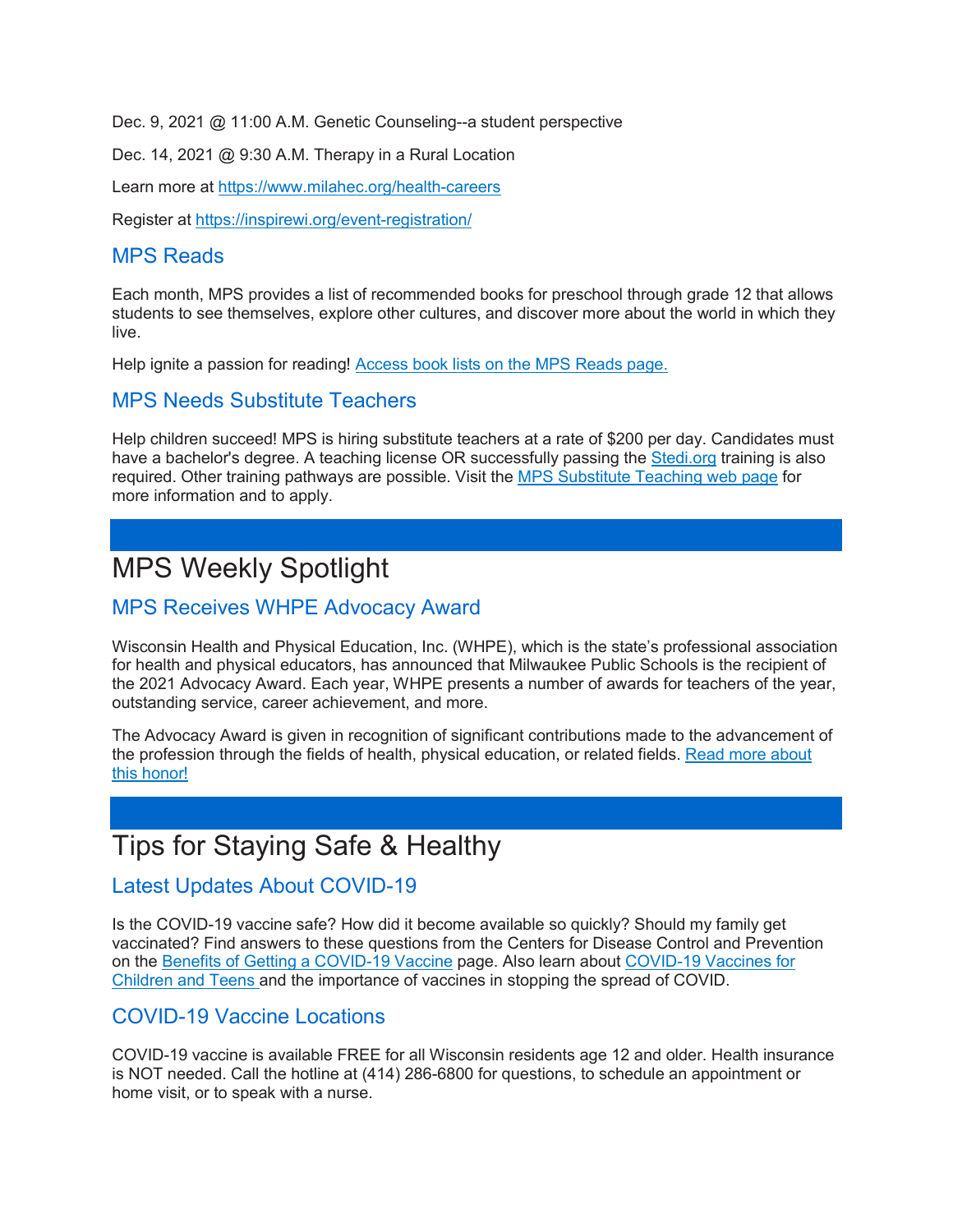**Important Note: Vaccine locations will be closed November 25-28 for the Thanksgiving Holiday.**

#### **Milwaukee Health Dept. Mobile Clinics**

Northwest Health Center, 7630 W. Mill Rd.

Southside Health Center, 1639 S. 23rd St.

Mondays & Fridays: 9 a.m. - 3 p.m.

Tuesdays & Thursdays: 12 - 6 p.m.

Saturdays: 9 a.m. - 1 p.m.

#### **NEW!! Menomonee Valley Site, 2401 W. St. Paul Ave.**

Monday, Wednesday, Friday: 12 - 6 p.m.

Tuesday & Thursday: 9 a.m. - 3 p.m.

Vaccines are also available throughout the city at many pharmacies including CVS and Walgreens. Visit the [Milwaukee Health Department COVID-19 Vaccine page](https://wkst.milwaukee.k12.wi.us/ContentMgmt/Preview.aspx?DocID=92464) (available in English, Spanish, and Hmong) for more information about COVID-19 vaccine locations.

### COVID-19: Supports for Families

COVID-19 continues to change our world in unexpected ways. [Community Advocates](https://wkst.milwaukee.k12.wi.us/ContentMgmt/Preview.aspx?DocID=92464) has a directory of topics including energy assistance, children's programming, housing, and more for families who need support or have been impacted by COVID-19.

Have you been exposed to COVID-19 (or tested positive) and wonder how to tell your contacts? This [helpful flyer from the City of Milwaukee Health Department](https://wkst.milwaukee.k12.wi.us/ContentMgmt/Preview.aspx?DocID=92464) offers guidelines for sharing information with friends, family, and co-workers.

The Wisconsin Department of Health Services (DHS) has prepared several flyers to clarify isolation and quarantine procedures. Most publications listed below are available in multiple languages.

[How long should I quarantine?](https://wkst.milwaukee.k12.wi.us/ContentMgmt/Preview.aspx?DocID=92464)

[COVID-19 and School: Information for Parents and Guardians](https://wkst.milwaukee.k12.wi.us/ContentMgmt/Preview.aspx?DocID=92464)

[COVID-19: Isolation and Quarantine](https://wkst.milwaukee.k12.wi.us/ContentMgmt/Preview.aspx?DocID=92464)

COVID-19: Quarantine Release Times - [I live with someone diagnosed with COVID](https://wkst.milwaukee.k12.wi.us/ContentMgmt/Preview.aspx?DocID=92464)

Access these guides to stay up to date and help keep your family safe.

### Safe Practices Help Avoid Illness

As cold and flu season approaches and COVID-19 remains, following healthy practices to avoid becoming sick.

- Wear a face mask in public, even if you are vaccinated.
- Maintain 3 feet of physical distance.
- Wash hands frequently, especially when returning home.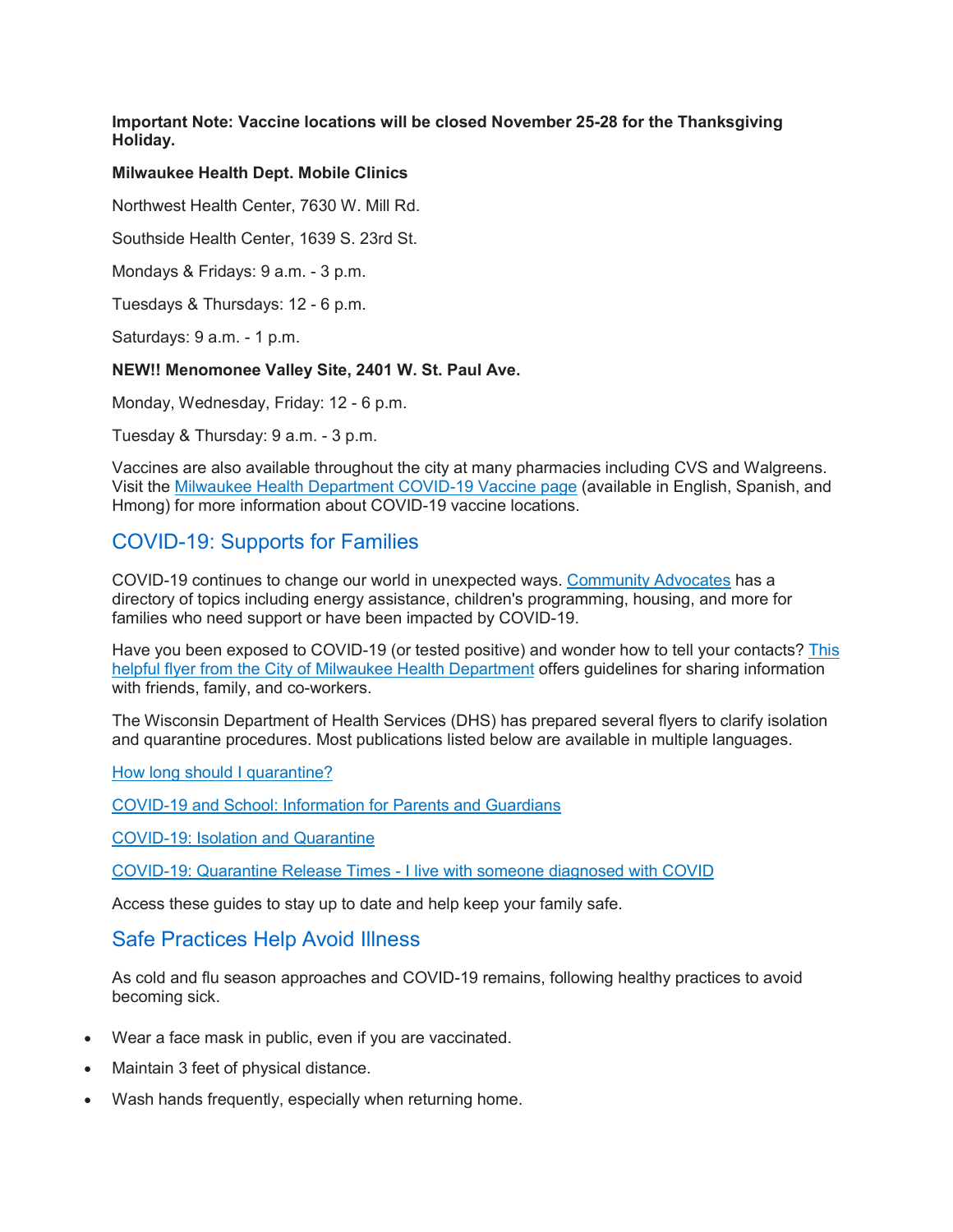• Get the flu shot and COVID-19 vaccine if you are eligible.

### Stay Home When Sick

Check your child every morning for signs of illness. Keep them home if symptoms are present, and contact a health care provider to ask about testing.

#### **ONE of the following symptoms**

- **Cough**
- Shortness of breath/difficulty breathing
- New loss of taste or smell

#### **TWO or more symptoms**

- Fever of 100.4° F or above
- Chills
- Sore throat
- Muscle or body aches
- New onset of headache
- Congestion or runny nose
- **Fatigue**
- Diarrhea
- Nausea or vomiting

[Download helpful guidelines for sick children.](https://wkst.milwaukee.k12.wi.us/ContentMgmt/Preview.aspx?DocID=92464)

## In case you missed it . . .

## MPS Hosts Day of Code

Ahead of Computer Science Education Week (Dec. 6-10), students from three MPS schools hosted a virtual Day of Code to showcase skills and share their excitement for computer science. On November 30, 2021, students from Washington High School, Golda Meir School, and Milwaukee Academy of Chinese Language showed off their coding skills and brought the process to life through a virtual Day of Code. The sessions were recorded and are now available to the public! Watch our talented students in action.

K-5 Session: [https://mpsmke.com/dayofcodek5](https://wkst.milwaukee.k12.wi.us/ContentMgmt/Preview.aspx?DocID=92464)

Grades 6-8 Session: [https://mpsmke.com/dayofcode68](https://wkst.milwaukee.k12.wi.us/ContentMgmt/Preview.aspx?DocID=92464)

High School Session: [https://mpsmke.com/dayofcodehs](https://wkst.milwaukee.k12.wi.us/ContentMgmt/Preview.aspx?DocID=92464)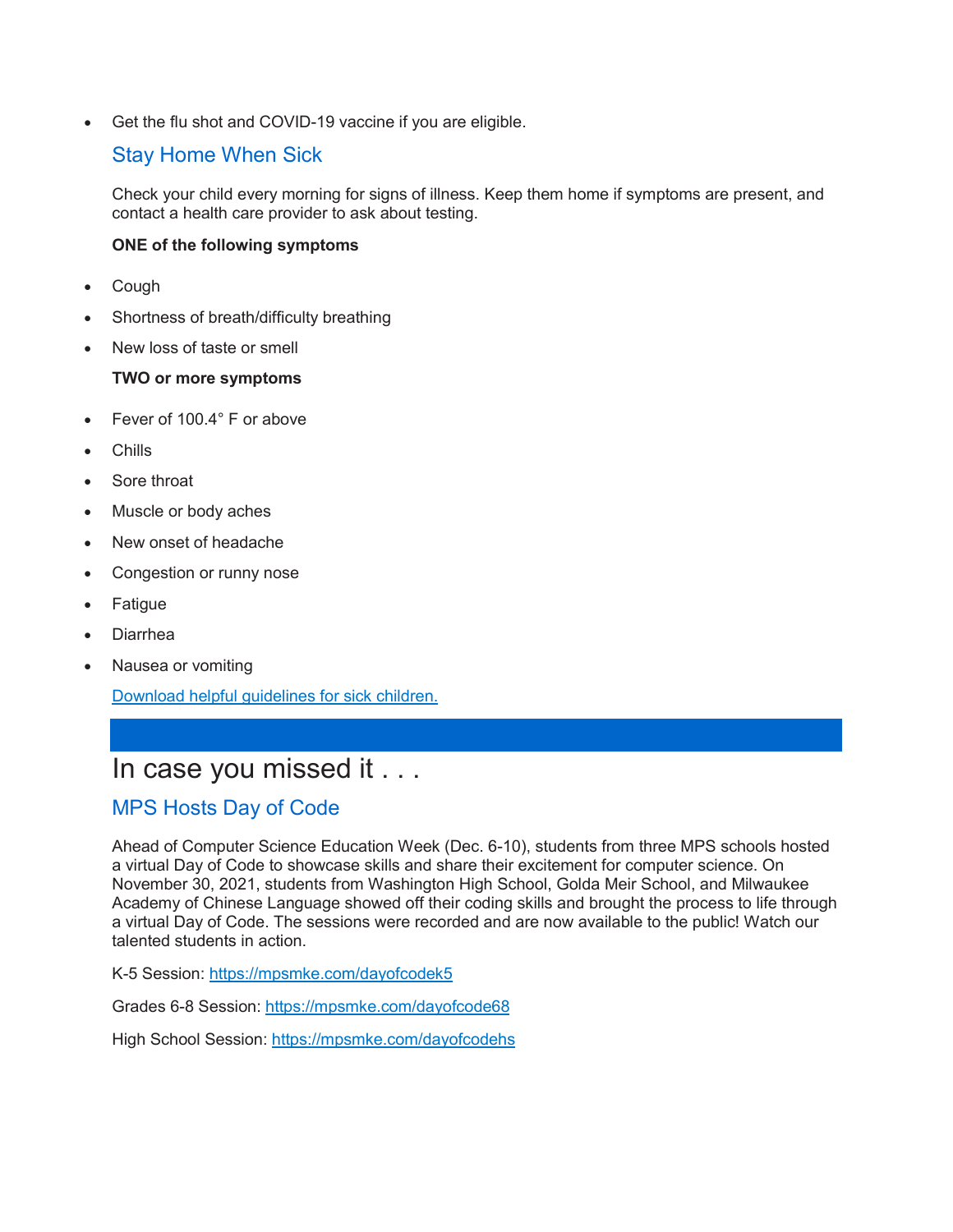### MPS Reads

Each month, MPS provides a list of recommended books for preschool through grade 12 that allows students to see themselves, explore other cultures, and discover more about the world in which they live.

Help ignite a passion for reading! [Access book lists on the MPS Reads page.](https://wkst.milwaukee.k12.wi.us/ContentMgmt/Preview.aspx?DocID=92464)

#### Saturday Music Lessons

MPS will offer a variety of lessons for students who want to learn piano, ukulele, woodwinds, brass, and more! Classes will run Jan. 29 to April 30, 2022, and are taught at Hamilton High School and Milwaukee Marshall High School. [Download a flyer to learn more.](https://wkst.milwaukee.k12.wi.us/ContentMgmt/Preview.aspx?DocID=92464) Registration opens Dec. 10, 2021.

#### Student Meals Available for Pick-up

Families with children enrolled in an MPS virtual program can pick up meals on school days. Each child will receive breakfast and lunch, while supplies last. Pre-orders are NOT required.

#### **School days from 11:00 A.M. to 12:00 P.M.**

- **Andrew Douglas Middle School** 3620 N. 18th St., Milwaukee, 53206
- **North Division High School** 1011 W. Center St., Milwaukee, 53206
- **South Division High School** 1515 W. Lapham Blvd., Milwaukee, 53204
- **Vincent High School** 7501 N. Granville Rd., Milwaukee, 53224
- **Milwaukee Academy of Chinese Language** 2430 W. Wisconsin Ave., Milwaukee, 53233
- **Milwaukee Parkside** 2969 S. Howell Ave., Milwaukee, 53207

# Stay Connected!

MPS offers tools to help families find the information and support they need. Log in to the Infinite Campus Parent Portal, download the MPS App for updates, and follow us on social media. The Parent Coordinator at your child's school can also assist.

### Infinite Campus Parent Portal Technical Support

Live Parent Portal (Infinite Campus) support is available from 8:30 A.M. to 4:30 P.M., Monday through Friday.

**To recover a username/password:** Parents/guardians should email [parentportal@milwaukee.k12.wi.us.](https://wkst.milwaukee.k12.wi.us/ContentMgmt/Preview.aspx?DocID=92464) Include the parent/guardian name, child's name, birth date, and a contact number. If you do not receive a phone call or email within 24 hours, please call (414) 475-8159 for further assistance.

**For assistance setting up a new Parent Portal account:** Parents/guardians may call (414) 475 8159 or email [parentportal@milwaukee.k12.wi.us](https://wkst.milwaukee.k12.wi.us/ContentMgmt/Preview.aspx?DocID=92464)